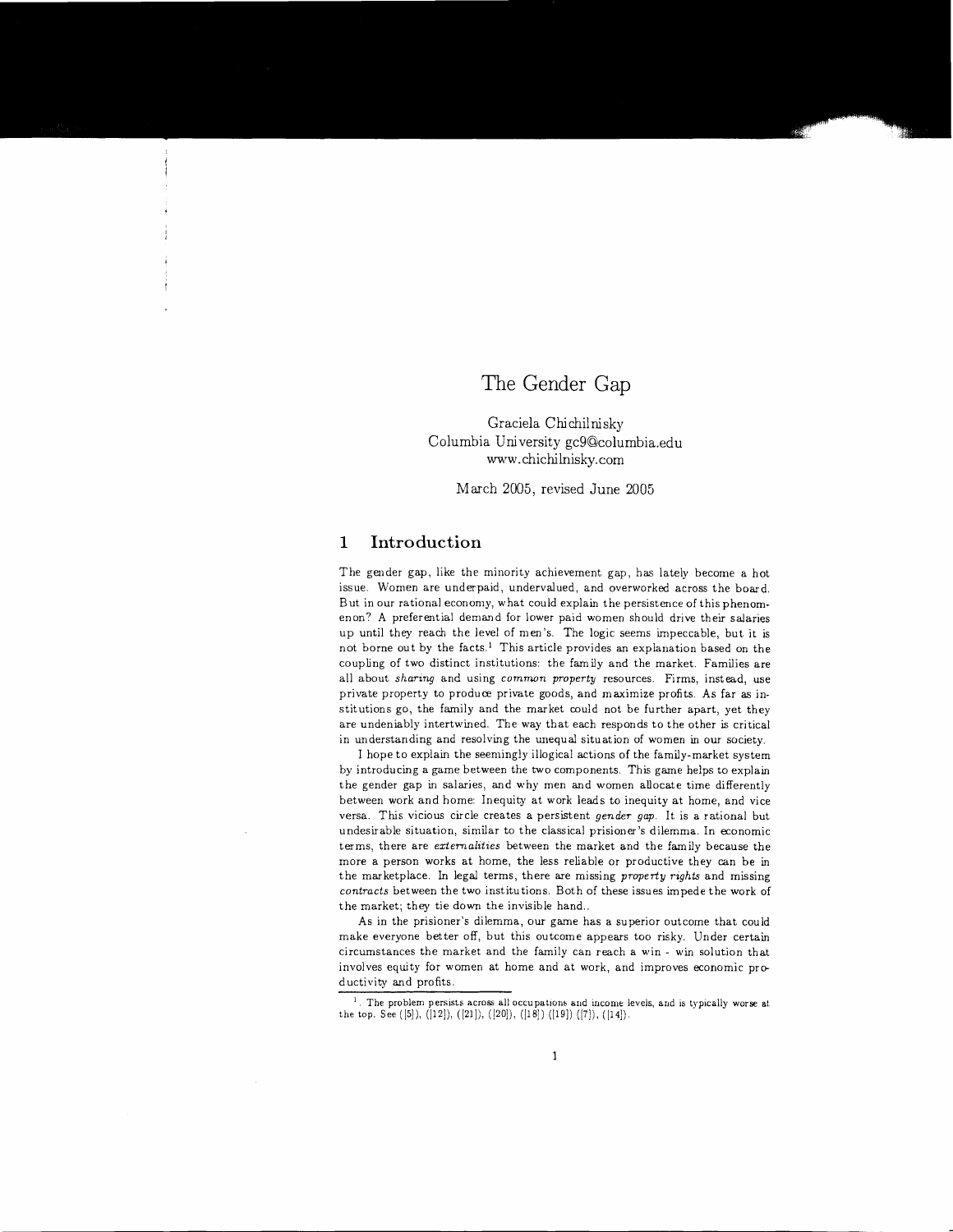The current, less profitable situation has evolved over time. As women have historically had lower salaries, the family has used nore wonen's labor at home because men can nake a higher income in the marketplace. This is a rational response that maximizes family income. At the same time, however, the burden of excessive housework has the effect of lowering women's productivity in the marketplace, by decreasing the time and energy they have available, and their reliability. Women appear to be more 'risky' since they may not be available in case of an emergency. If workers are assets, then women are riskier assets even if they are equaily productive. This is used to justify women's lower wages. The probiem is more acute in the most demanding and highest paid jobs - thus explaining the Glass Ceiling ([18]) and ([19]).

Recent experiments by Gneezy, Niederle and Rustichini ([13]) show that women perform worse than men in competitive environments. This seems right. Women spend most of their time in the family when their salaries are lower than men's, as shown here. Therefore they can be expected to be better adapted to the cooperative family'mores'than to the competitive'mores' of the marketplace. Success within a family requires skill in sharing and using common property to produce public goods, while success in the marketplace requires competitive skills.<sup>2</sup> The experimental evidence appears to confirm the observations made in this article.

ln reality, the family's decisions create esternalities on the firm. From this vicious circle emerges the unequd treatement of women at home and at work. They are trapped in a rational but undesirable situation: the gender gap. As previously stated, inequity at home leads to inequity at work and vice versa. Each institution reacts rationally to the other. The government may regulate the workplace, but it cannot regulate the family. But one inequity cannot be solved without the resolution of the other.This is why the gender gap is so difficult to overcome.

Inequity however is not the only solution to the game. I show that there is another rational solution in which women and men are paid the same and share work equally in both institutions. This fair outcome becomes more likely ar higher levels of output, when the economy is richer and more productive. Once production exceeds a minimum level a new equilibrium emerges that leads to more welfare at home, more famiiy services, and simultaneously to higher productivity and profits in the marketplace. Fairness is Pareto efficient..

The article is organized as follows. We formalize a toy model of a Walrasian market where women and men have logistic production functions that are typical of 'learning by doing': the more they work the more productive they become, up to a point. This is similar to Becker's [3] well known 1985 article. In his case there is no limit to productivity increases , whiie here we assume that beyond a certain number of hours per day - say 15 hours - productivity starts to decrease.

 $2$ To clarify this issue their experiments (??) should be augmented to ask the women and the men who participate the amount of time they spend in each of the two institutions. In the case of students, the question may be better posed in ternrs of the amount of time tbey expect to spend on each of the two institutions - or the amount of time tbat their'gender role models'- such as parents of teachers - themslves spend at home and in the marketplace.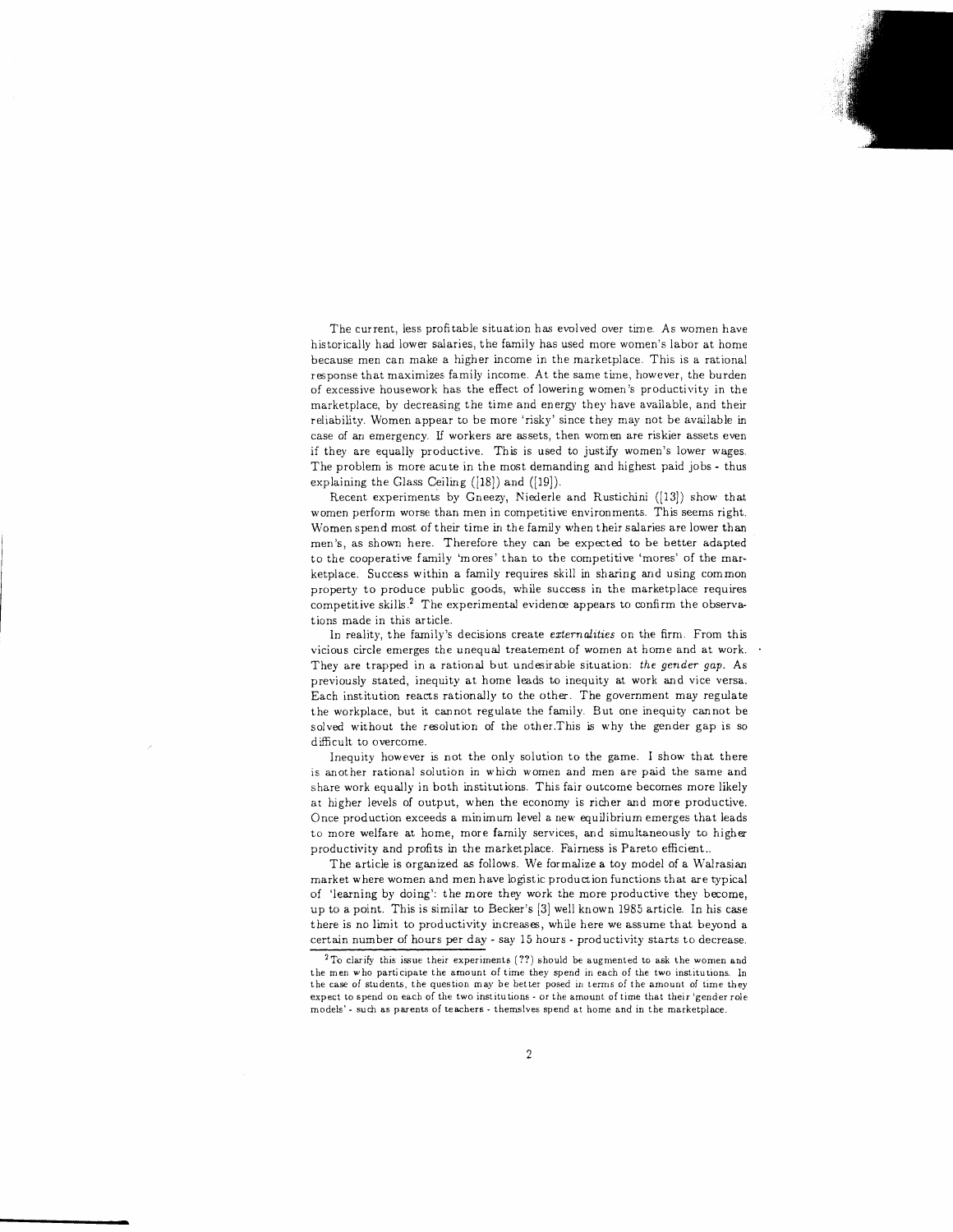Becker's economies of scale go on forever, and therefore everyone specializes and no mixed outcomes are possible. Holmstrom and Milgrom  $(??)^3$  examine people who share their time among different activities and also predict that speciaiization is the answer as does Becker, because their production functions show increasing productivity forever. Each task is the responsibility of a single person, and the result is hierarchies. Under our conditions, instead, we show that at higher leveis of employment equity emerges as the more productive strategy. It increases family welfare, and is more productive in the workplace.

This article explains how the coupling of two distinct institutions - markets and the family - can lead to a disproportionate allocation of home responsibilites to women, and simultaneously to the lowering of women's wages. There is a cooperative solution that is better for all, involving equity at home and in the workplace. Why, then, has it not been used? The answer is simple: under our current economic and social conditions, this solution seems riskier. The conclusions suggest hou' to get there as soon as possible.

### 1.1 The Firm

The economy has several identical competitive firms producing a good  $x$ . A representative firm uses two types of workers, men and women. Their labor is denoted  $L_1$  and  $L_2$  respectively with possibly different wages  $w_1$  and  $w_2$ . The firm's production technology is described by a function  $f$ 

$$
x = f(L_1) + f(L_2)
$$

The firm's goal is to maximize profits  $\Box$ , namely the difference between the firm's revenues and its costs:

$$
Max_{L_1L_2}(\sqcup)
$$
 (1)

**References and the contract of the contract of the contract of the contract of the contract of the contract of** 

$$
= M a x_{L_1 L_2} [p_x(f(L_1) + f(L_2)) - (w_1 L_1 + w_2 L_2)]
$$

Since firms are competitive they take the price of good  $x, p_x$  and wages  $w_1$  and  $w_2$  as parametrically given. Maximizing profits implies the standard condition that wages must equal the marginal product of labor:

$$
w_1 = \frac{\partial f}{\partial L_1} \text{ and } w_2 = \frac{\partial f}{\partial L_2} \tag{2}
$$

There are two parameters  $\gamma_1$  and  $\gamma_2$  which vary with the person's work at home and influence their productivity in the marketplace. The firm takes these parameters as given; they represent an externality:

$$
x = f(L_1, \gamma_1) + f(L_2, \gamma_2)
$$

so for each given  $\gamma_1, \gamma_2$  profit maximization implies

$$
w_1 = \frac{\partial f}{\partial L_1}(\gamma_1)
$$
 and  $w_2 = \frac{\partial f}{\partial L_2}(\gamma_2)$ 

<sup>3</sup>The Holmstrom - Milgrom optimization problem is fundamentally non convex as is Becker's see (??).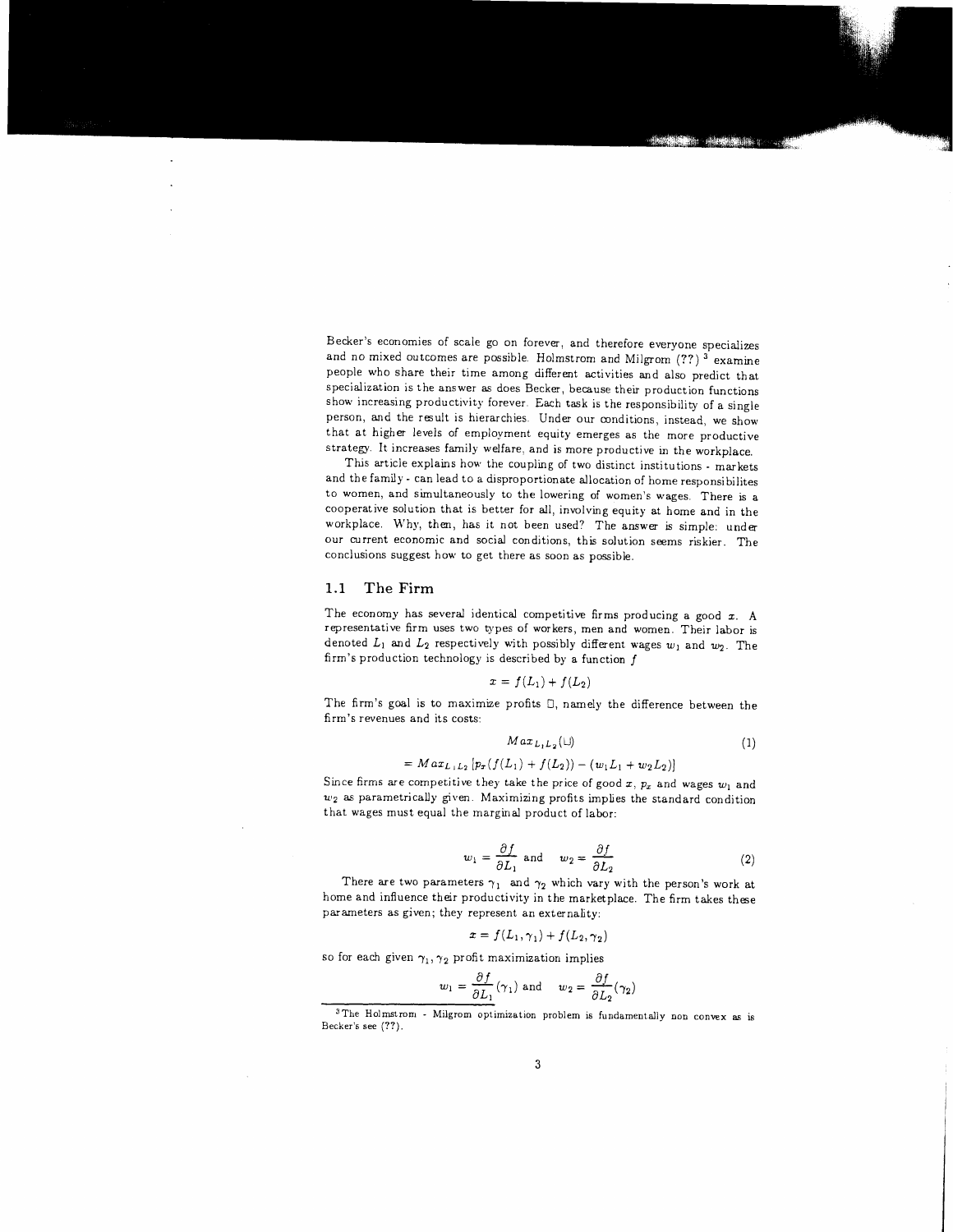### 1.2 The Family

There are several identical families. Negiecting distributional issues, we refer to a representative family whose welfare derives from family services  $h$ , and from the consumption of good  $x$ . The family goal is to optimize welfare:

$$
Max(U(x, h)) \tag{3}
$$

Family services are produced according to a technology  $g$ 

$$
h = g(l_1) + g(l_2)
$$
 (4)

where  $l_1$  and  $l_2$  are the two types of labor in the household, men's and women's respectively. Let  $K$  be the total amount of hours that a person can feasibly work in a given period of time, at home and in the market. As an example, in a given day, this could be  $K = 14$ . When all labor is utilized

$$
L_1 = K - l_1 \text{ and } L_2 = K - l_2 \tag{5}
$$

The family's income equals the wages that its men and women earn in the marketplace plus the firms' profits, since families own the firms. The value of what the family buys  $p_x x$  must equal its income:

$$
p_x x = w_1 L_1 + w_2 L_2 + \Box \tag{6}
$$

where as before profits  $\square$  are the firm's revenues minus its costs:

$$
\Box = p_x(f(L_1, \gamma) + f(L_2, \gamma)) - (w_1 L_1 + w_2 L_2) \tag{7}
$$

We normalize by assuming that the price of x is one,  $p_x = 1$ , so that the family's 'budget' equation is

$$
x = (6) + (7) = f(L_1) + f(L_2)
$$
 (8)

### 1.3 The family's trade - off

The family faces a trade - off in deciding whether to use labor at home or in the marketplace. The more is labor used at home, the more family services are produced, but the lower is the family's income and therefor the fewer market goods it consumes. The family has to reach an optimal use of labor at home and in the marketplace to optimize its welfare.

When women and men are paid differently,  $w_1 \neq w_2$ . the family's decision problem by (5), (4) and (8) is to choose  $l_1, l_2$  to

$$
Max_{l_1,l_2}U(f(K - l_1, \gamma) + f(K - l_2, \gamma), g(l_1) + g(l_2))
$$
\n(9)

The family considers the productivity parameters  $\gamma_1$  and  $\gamma_2$  as given. From (2) this implies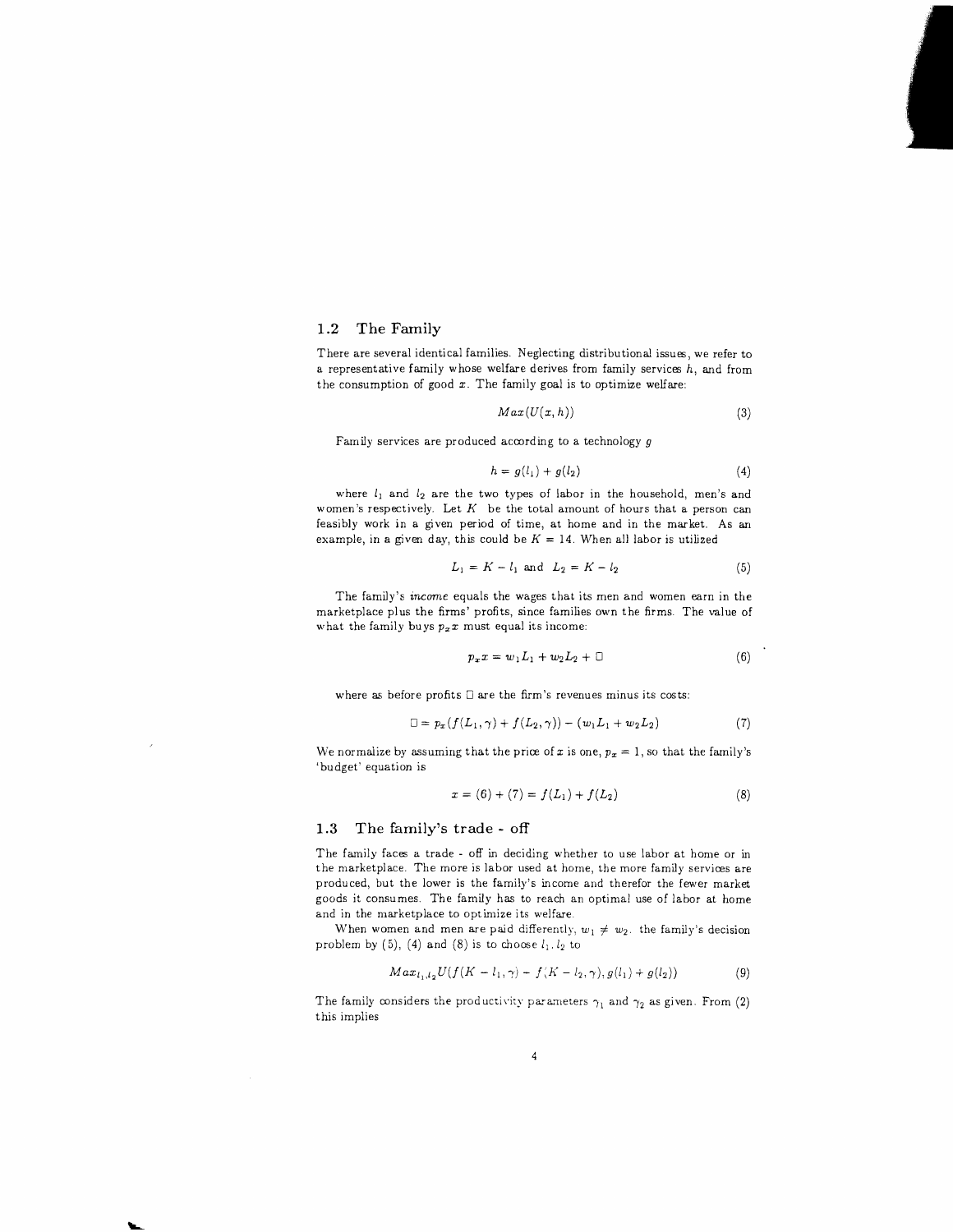$$
\frac{\partial U}{\partial x}(-w_1) + \frac{\partial U}{\partial h}\frac{\partial g}{\partial l_1} = 0
$$
\n(10)

**SPECIAL SECTION** 

and 
$$
\frac{\partial U}{\partial x}(-w_2) + \frac{\partial U}{\partial h}\frac{\partial g}{\partial l_2} = 0
$$

Therefore wages determine the productivity of each type of Iabor at home, and the amount of time each works at home

$$
\frac{\partial g}{\partial l_1} = \frac{\frac{\partial U}{\partial x}}{\frac{\partial U}{\partial h}} w_1 \text{ or } w_1 = \frac{\partial g}{\partial l_1} \frac{\frac{\partial U}{\partial x}}{\frac{\partial U}{\partial h}}
$$
(11)

$$
\frac{\partial g}{\partial l_2} = \frac{\frac{\partial U}{\partial x}}{\frac{\partial U}{\partial h}} w_2 \text{ or } w_2 = \frac{\partial g}{\partial l_2} \frac{\frac{\partial U}{\partial x}}{\frac{\partial U}{\partial h}}
$$
(12)

Equivalently, we oblain the standard result that the marginal rate of substitution between home services and market goods equais their marginal rates of transformation, which in turn equal the ratio of wages:

$$
\frac{\partial L}{\partial x} = \frac{\partial L}{\partial u} = \frac{\partial L}{\partial u} = \frac{\partial L}{\partial u} = \frac{w_1}{w_2}
$$
\n(13)

#### I.4 Public Goods and Common Property resources

Acting as a singie singie unit, the family makes choices about how to allocate women and men's labor, namely  $l_1$  and  $l_2$ . This means that labor is treated as a common property of the family. Furthermore, since there is a single welfare level for the entire family, this means that family services are shared as a 'public good' within the family. See also  $([1]), ([2])$ 

In summary: the family produces a public good using common property resources. Family services are better described as a 'local' public good within the family, because they not shared with other familes.

### 1.5 Learning by doing

Becker [3] pointed out that the more time we spend in a given activity the better we become at doing it. This is called learning by doing. It means that marginal productivity  $g$  increases with time. Under these conditions, each person in the family (man or woman) should specialize - one should specialize in working at home, and the other in the marketplace:. Both are more productive, at home and in the marketplace, thus increasing family welfare. As a direct consequence of Becker's assumption, when women's salaries are lower than men, women should do all the housework. Men should only work in the marketplace.

Since in reality women's salaries are Iower than men's, historically and currentiy, Becker's assumption leads directly to a division of labor where women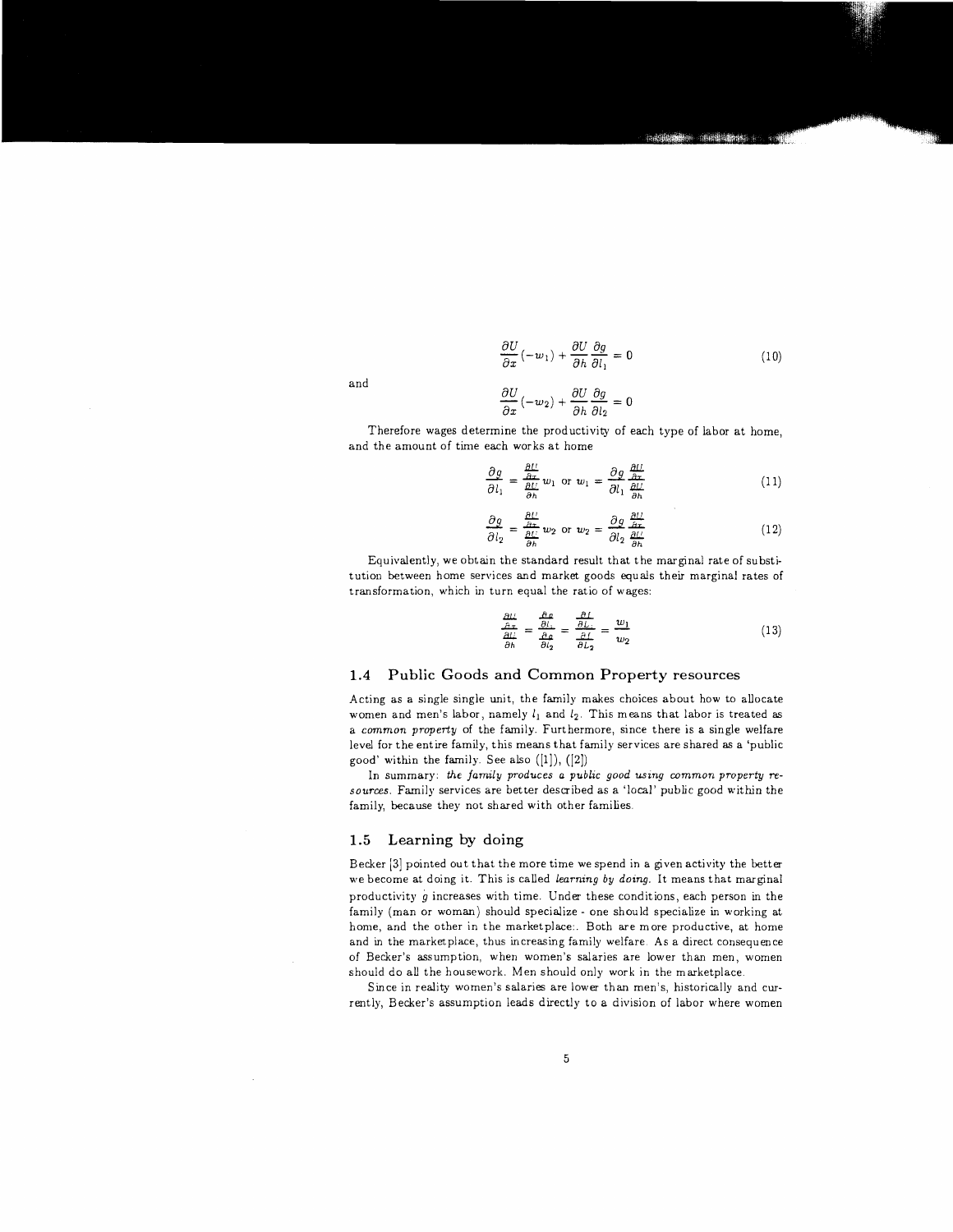stay at home and men work in the marketplace. Under Becker's assumptions the current situation is a rational and efficient solution.

There is indeed learning by doing in our society and therefore Becker's assumption is reasonable, but only up to a point. Human beings need rest after a number of working hours, and this implies a decrease in productivity beyond a certain number of hours of work.

Accordingly, we assume here that that the time derivative of the home production function  $g$ , is initially positive but after a maximum is reached,  $g$  starts to decrease since humans cannot work productively withour rest.

If  $g(t)$  is the amount of h produced with t hours worked, then we may assume that increases in productivity follow a modified quadratic form, increasing initialiy and then decreasing as was just postulated,

$$
g_t = H(g_t) = \beta g - \gamma g^2
$$
 with  $\beta, \gamma > 0$ 

This equation integrates to yield the ciassic logistic curve that is used often to describe the evolution of biological populations over time:

$$
g(t) = \frac{\beta g_0}{\gamma z_0 + (\beta - \gamma z_0) \exp(-\beta t)}
$$

The logistic function  $g(t)$  has an *inflection point:* e.g. when  $g_0 = 1$ , the inflection point is at  $g = \frac{\beta}{\gamma}$ . Assuming that  $g_0 = 1$ , the evolution over time of productivity of labor increases u'ith the number of hours worked, until it reaches a maximum increase at  $g = \frac{\beta}{\gamma}$  and declines afterwords. The second derivative is positive until the inflection point, and negative afterwards. The graph of the function is therefore convex until the value  $\frac{B}{\gamma}$  and it is concave thereafter.

The convex part is similar to Becker's assumption and yields similar results. On the other hand the concave part, which occurs after the inflection point is reached yields very different results as is shown belou'. The inffection point determines a change from one regime to the other.

Assumption 1. In the following we assume that production has reached the inflection point at home and at the marketplace, an assumption that seems to tally with the evidence. We describe this as having achieved higher levels of output.

# 1.6 Equity at home improves welfare

Proposition 1. At higher levels of output, equity benefits the family. Distributing home labor equally between men and women produces more household services for the same total labor. Formally, if

$$
\frac{l_1 + l_2}{2} > \frac{\beta}{\gamma}
$$

then

$$
l_1 \neq l_2 \Rightarrow g(l_1) + g(l_2) < 2g\left(\frac{l_1 + l_2}{2}\right)
$$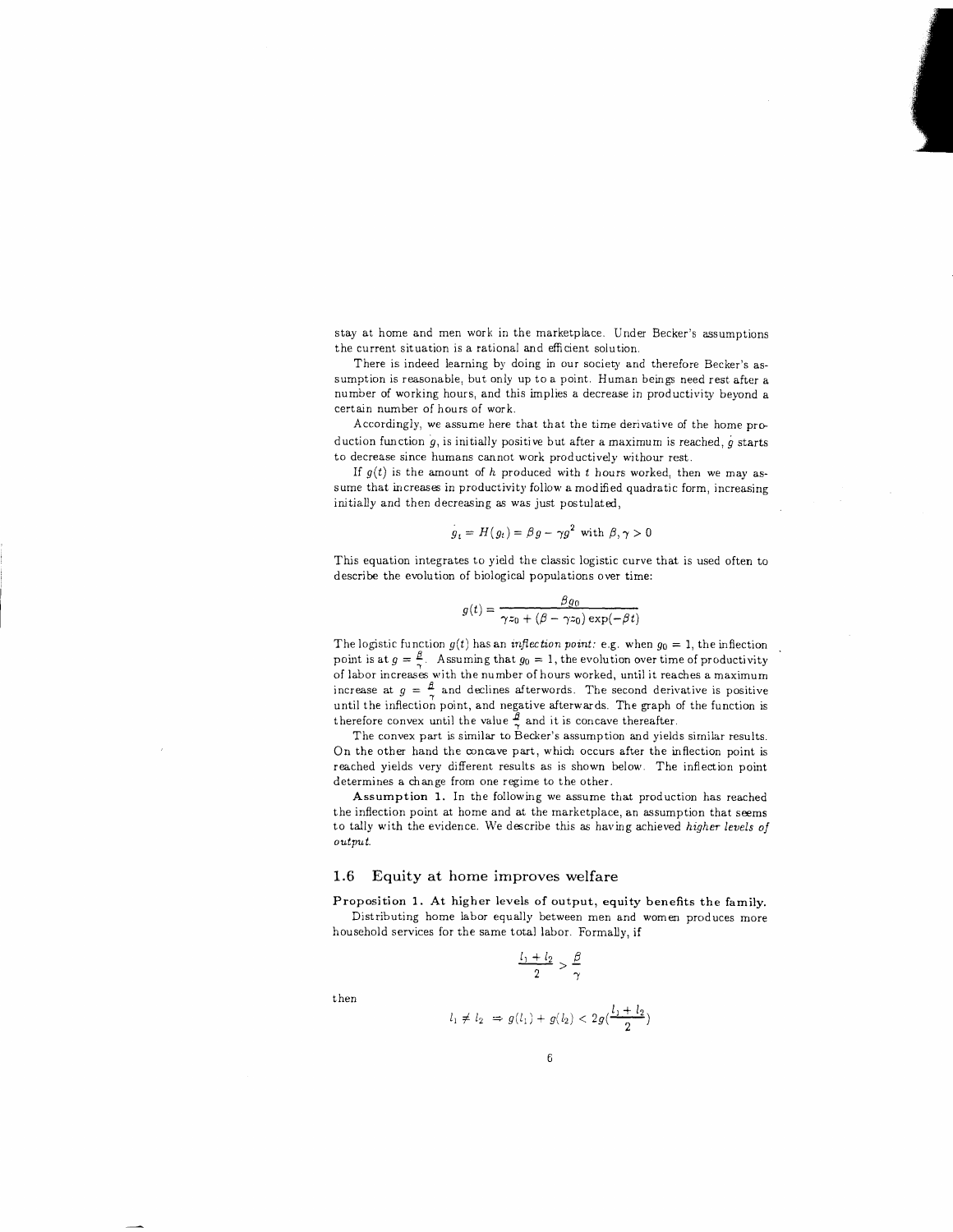Proof:

$$
2g(\frac{l_1 + l_2}{2}) > g(l_1) + g(l_2) \Leftrightarrow
$$
  

$$
g(\frac{l_1 + l_2}{2}) > \frac{g(l_1)}{2} + \frac{g(l_2)}{2},
$$

which is the definition of concavity. Above its inflection point the logistic curve  $g$ is concave since its second derivative is negative, proving the inequality. Equity is a more efficient use of resources at home whenever

$$
\frac{l_1+l_2}{2} > \frac{\beta}{\gamma},
$$

as we wished to prove.

### 1.7 Inequity at work leads to inequity at home

There is historic difference in the average pay of men and women, about 25% or 30% in the US. What is the optimal response by the family to this inequity, in terms of allocating labor at home? The following proposition provides a response:

#### Proposition 2. Inequity at work leads to inequity at home

When women are paid less than men in the marketpace,  $w_1 > w_2$ , the family's optimal response is that women should work longer hours at home than men. When the difference in wages is large enough,  $\frac{w_1}{w_2} > M = \frac{\sup_{\text{sup}} \frac{du}{dt}}{\inf_{\frac{du}{dt}}}$ it is optimal for the family that women should do all the housework, and men should work only in the marketplace.

Proof: From (3) and (9) the family's goal is

$$
Max_{l_1,l_2}U(f(K-l_1)+f(K-l_2),g(l_1)+g(l_2))
$$

From (13)

$$
\frac{\frac{\partial g}{\partial l_1}}{\frac{\partial g}{\partial l_2}} = \frac{w_1}{w_2}
$$

so that at an optimum

$$
w_1 > w_2
$$
 implies  $\frac{\partial g}{\partial l_1} > \frac{\partial g}{\partial l_2}$ .

Therefore women work up to the point where their marginal productivity is lower than men's. As we saw in Section 1.5, when  $g(t) > \frac{g}{\gamma}$ , the marginal productivity of labor  $\frac{d\mu}{dI_2}$  is a decreasing function of the time allocated, so that lower productivity means longer hours for women at home.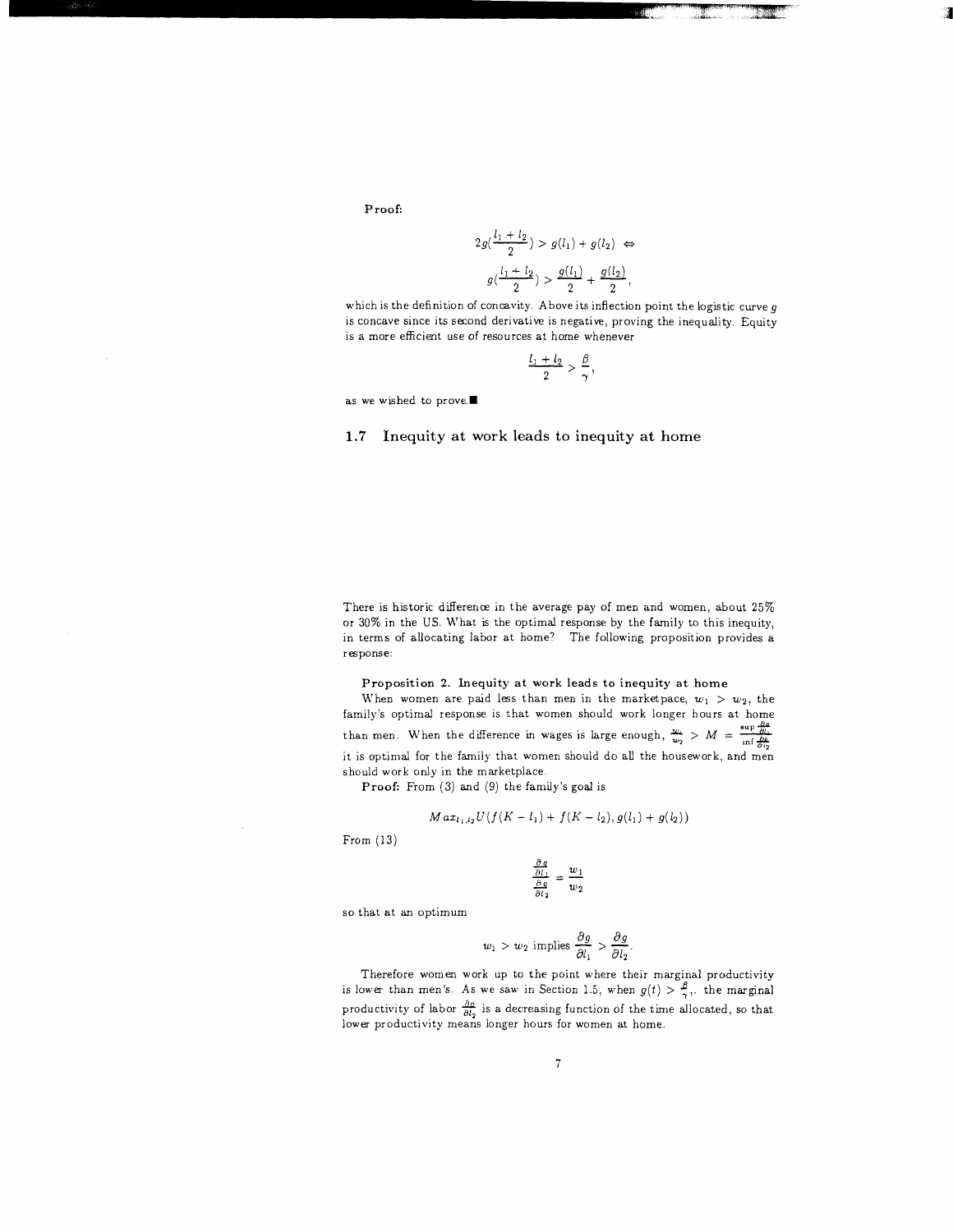When the ratio of salaries exceeds  $M$  the ratio of the supremum and the infimum productivity of  $g$ , namely when

$$
\frac{w_1}{w_2} > M = \frac{\sup \frac{\partial q}{\partial t_1}}{\inf \frac{\partial q}{\partial t_2}}\tag{14}
$$

it is optimal that women should completely specialize in housework. This completes the proof.

Proposition 2 implies that it is always optimal for the family to use more women labor at home when they have lower saiaries than men. If women housework's hours are less than the maximum feasible,  $K$ , then it would be rational that women should also work in the marketplace in addition to their work at home - at their reduced salaries. Furthermore, when salary differentials are large enough, it is optimal for the family that women do all the housework and that they work also in the marketplace at reduced saiaries while men, on the other hand, work only in the marketplace and at higher salaries.

The logic of the situation and (13) imply that when  $w_1 > w_2$ , then women's margina) productivity is )ower than men's at home and also in the marketplace. When production functions  $f$  and  $g$  are concave, this implies in turn that women work more hours than men at home and also in the marketplace, because marginal productivity decreases with the time worked, so that:

$$
L_1 > L_2 \quad \text{and} \quad l_1 > l_2 \tag{15}
$$

However

impiies

$$
L_1 > L_2 \Rightarrow l_2 > l_1 \tag{16}
$$

How to reconciie (15) and (16)? In the next section we show that the externality that the home produces on the firm, namely the parameters  $\gamma_1$  and  $\gamma_2$ reconcile these two apparently divergent inequalities..

 $L_1 = K - l_1$  and  $L_2 = K - l_2$ 

### 1.8 Externalities: inequity at home reduces women's productivity in the market

As already pointed out, the amount of work that a person performs at home has an impact on their productivity in the marketplace. The first hour that a woman works at the firm may be the 6th hour of work that day, since she may have worked already 5 hours at home.

Yet the number of hours that a person works at home are not known to the firm, nor can the firm control them. This is an externality that the family causes the firm. Formally,  $l_1$  and  $l_2$  are treated as parameters by the firm even though they have an impact on the firm through worker's productivig'.. These observations may be formalized as follows: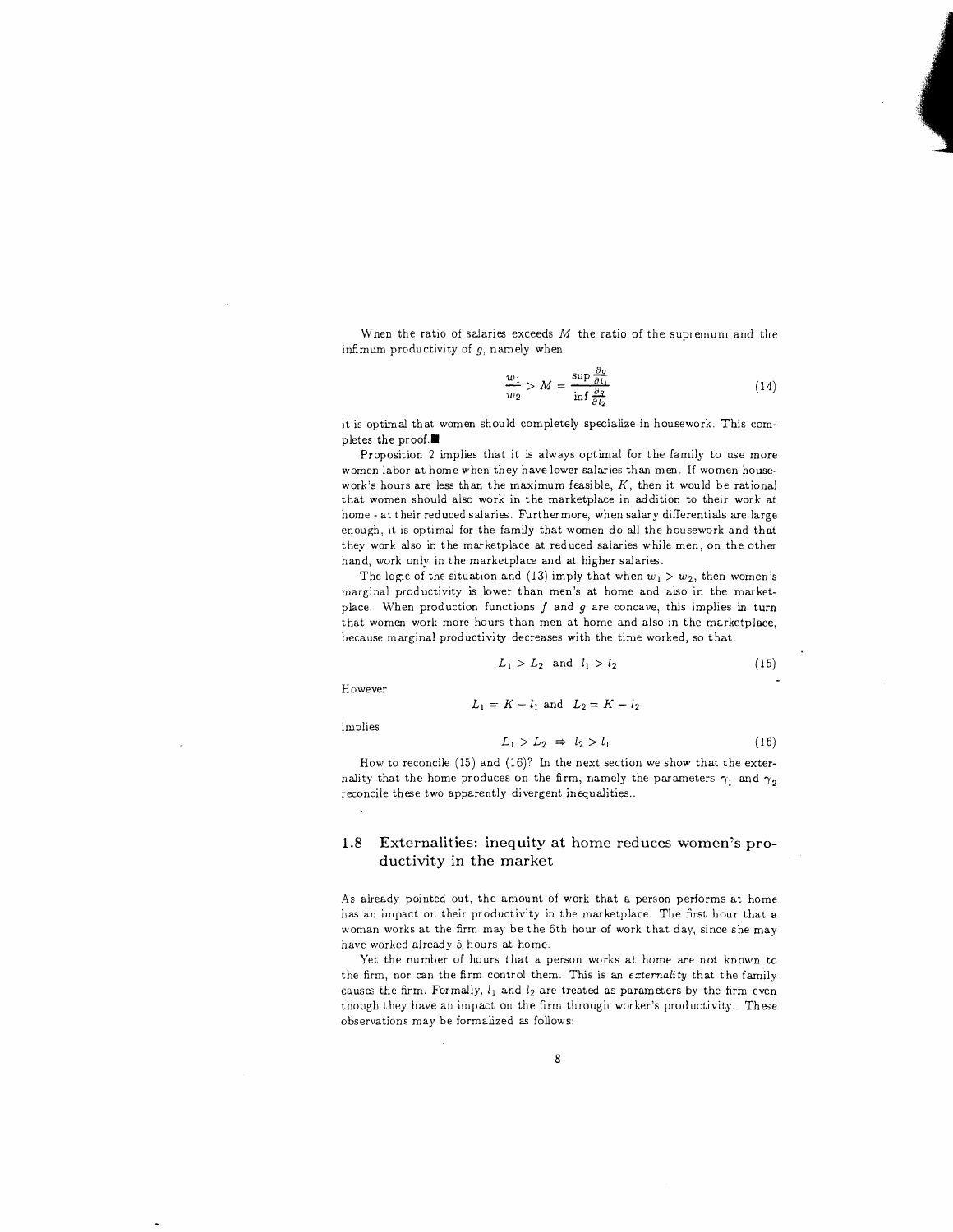Assumption 1: There exists a parameter  $\gamma > 0$  representing an 'externality' on the firm so that for  $i = 1,2$ 

For 
$$
i = 1, 2
$$
 
$$
\frac{\partial f}{\partial L_i} = \frac{\partial f}{\partial L_i}(\gamma) \text{ where } \frac{\partial^2 f}{\partial \gamma \partial L_i} < 0.
$$

A simpie example of this phenomenon would be

$$
f(L_i) = \gamma(\mathcal{L}) L_i^{\alpha}
$$

where

**THE SECTION** 

$$
\gamma = \gamma(\ell_i) \text{ and } \partial \gamma / \partial l_i < 0.
$$

Under Assumption 1 above:

Proposition 3: Inequity at home leads to lower productivity of women at work, and to lower salaries for women

This is an immediate consequence Assumption 1 and (13).

The productivity of women in the marketplace depends on the amount of time they work at home. This breaks the symmetry between productivity at work and hours worked. Even if the production function  $f$  is concave, those u'ho spend more time working at home could have lower productivity in the marketplace while working fewer hours than the rest. The production function  $f$  depends not only on  $L$  but also on  $l$  and at higher levels of  $l$ , the graph of  $f(L)$ shifts downwards due to the externality. This resolves the apparent conflict in  $(15)$  and  $(16)$  above.

### 1.9 Inequity lowers family welfare

We saw that inequity at work leads to inequity at home and that inequity at home reduces productivity at work for those working longer hours at home. If women are subject to this inequity, then obviously they are worse off under these conditions. Is it possible however that the family as a whole is better off? The following proposition provides a response.

Proposition 4: At higher levels of output, inequity lowers family welfare, decreasing both family services  $h$  and the family's consumption of market goods  $x$ .

Proof: We have alreadyb shown that, under the conditions, the family produces more home services  $h$  with the same total amount of labor if the work load is distributed equally between the two genders. Namely when  $\frac{1+1}{2} > \frac{1}{2}$ 

$$
l_1 \neq l_2 \Rightarrow 2g(\frac{l_1 + l_2}{2}) > g(l_1) + g(l_2)
$$

Inequity leads to less family services  $h$ .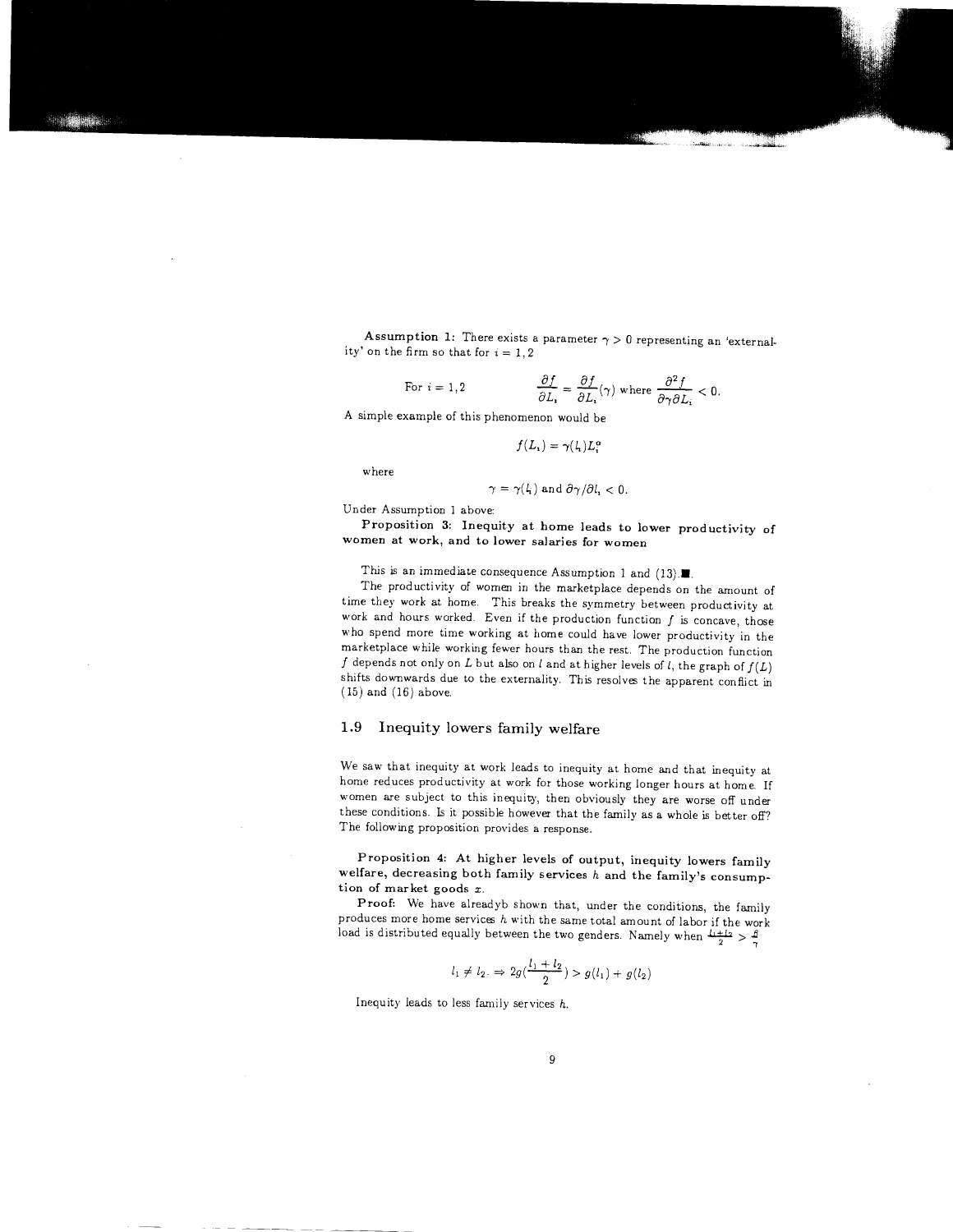Yet it is still possible that inequity at home could increase family income sufficienlly to compensate for the loss in family services. We show that this is not possible under the conditions.

By definition, inequity at home means  $l_1 < l_2$ 

which implies  $L_1 = K - l_1 > L_2 = K - l_2$ 

This under the conditions implies that women's marginal productivity at work is lower than men's, see (13) above. Since the firm has a Iogistic production function f then for the same total amount of labor  $L_1 + L_2$  an equal workload among women and men increases total output:

$$
2f(\frac{L_1 + L_2}{2}) > f(L_1) + f(L_2) \text{ when } L_1 \neq L_2
$$

as shown in Proposition 1 above. Therefore the botal production of market goods  $x$  is lower than when men and women share work equally. Since all production is consumed by families, the family consumes less market goods  $x$ as well as fewer family services. Therefore inequity at home lowers the family's welfare as we wished to prove.

#### 1.10 Inequity leads to lower output and lower profits

Proposition 5. At higher output levels, inequity reduces the firm's

output and lowers its profits

Proof: We saw in Proposition 4 that under the conditions, inequities decrease the market's output of  $x$ . For the same total amount of work the production of the firms is higher when men and women divide equally the work load:

$$
2f(\frac{L_1+L_2}{2}) > f(L_1) + f(L_2)
$$
 when  $L_1 \neq L_2$ ,

This proves the first part of the proposition. It remains to consider the impact of inequity on profits, namely on the function

$$
\Box(L_1, L_2) = f(L_1) + f(L_2) - w_1 L_1 - w_2 L_2
$$

We wish to compaxe

۸

$$
\Box(L_1) + \Box(L_2) \quad \text{with} \quad 2\Box(\frac{L_1 + L_2}{2})
$$

By concavity (since we are above the inflection point of  $f$ ) profits increase with the level of output, nameiy

$$
\frac{\partial \Box}{\partial x} > 0
$$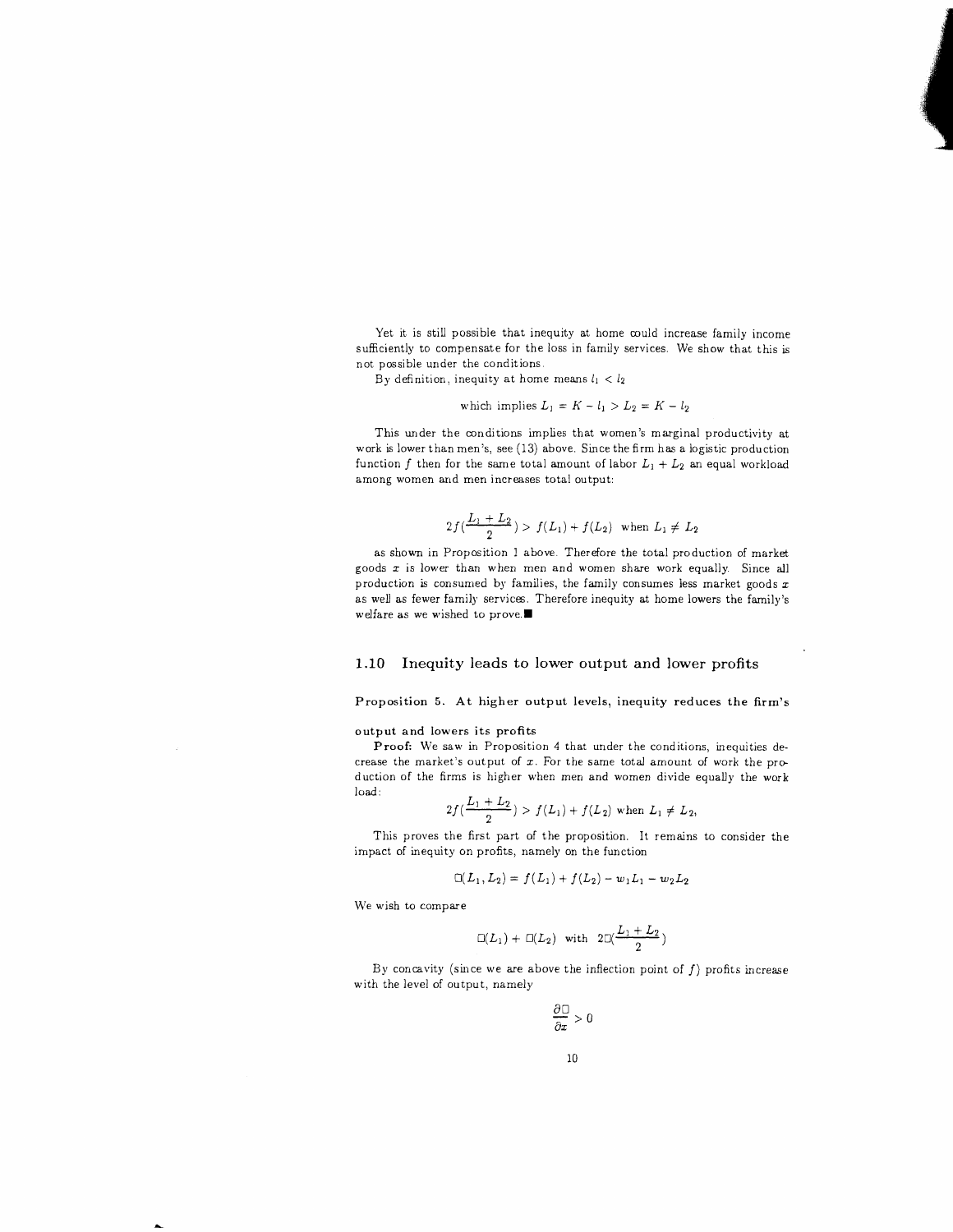Since equity increases output, and profit is an increasing function of output, it follows that equity increases profits as well. Equivalently, inequity decreases output and profits as we wished to prove,.I

#### 1.11 A Nash - Walrasian solution

This section describes the functioning of the economy as a whole. The economy consists of a Walrasian market u'here firms maximizes profits, and of families that produce public goods using common property resources, maximizing welfare. There are three traded goods in the economy: the market good  $x$ , woment labor, and men's labor. We normalized the price of x so that  $p_x = 1$ .

Recall that the family is not Walrasian; its services  $h$  are shared among the members, which makes them similar to (local) public goods. Furthermore, the resources such as labor  $l_1$  and  $l_2$  that are used to produce h are allocated by common decision within the family so as to maximize the family's welfare. Therefore the family treats resources as common property. Additionally the family produces an externality on the firm  $\gamma$  which depends on the hours that men and women work at home,  $\gamma = \gamma(l_1), i = 1,2$ . There are no benchmark models to analyze the functioning of such a mixed economy.

We need some definitions.

Definition: If  $w_1 \neq w_2$  we say that the market is unfair. If  $w_1 = w_2$  we say that the market is fair.

Definition: If  $l_1 \neq l_2$  we say that the family is unfair and if  $l_1 = l_2$  we say that the family is fair.

Proposition 6: Given wages for the two types of labor  $w_1$  and  $w_2$  from the family's weHare optimization behavior (3)it is possible to determine the amount of family services it produces, the employment of men's and women's labor at home,  $l_1$  and  $l_2$ , the offer of labor of the two types to the marketplace,  $K - l_1$  and  $K - l_2$ , the family's demand for market goods, the family's income, its welfare level, and the value of the externality parameters  $\gamma_1(l_1)$  and  $\gamma_2(l_2)$ which modify the firm's production function.. On the other hand, the firm has expected values for the parameters  $\gamma_1$  <sup>e</sup> and  $\gamma_2^e$  and from the firm's profi maximization behavior (1) it is possible to determine the amount of labor the firm wishes to employ (men and women), hou'much it produces, what are its profits, and the productivity of its labor.

This is a standard microeconomic exercise.

In Proposition 6 the family and the firm may have contradictory goals in terms of the productivity parameters  $\gamma_1$  <sup>e</sup>and  $\gamma_2^\epsilon$ , the market goods produced and consumed and people employed. A solution for this economy arises when firms and famiiies behave consistently:

Definition L. A solution for this economy consists of wages for men and for women  $w_1^*, w_2^*$  and expected values of the parameters  $\gamma_1^e \gamma_2^e$  leading to consistent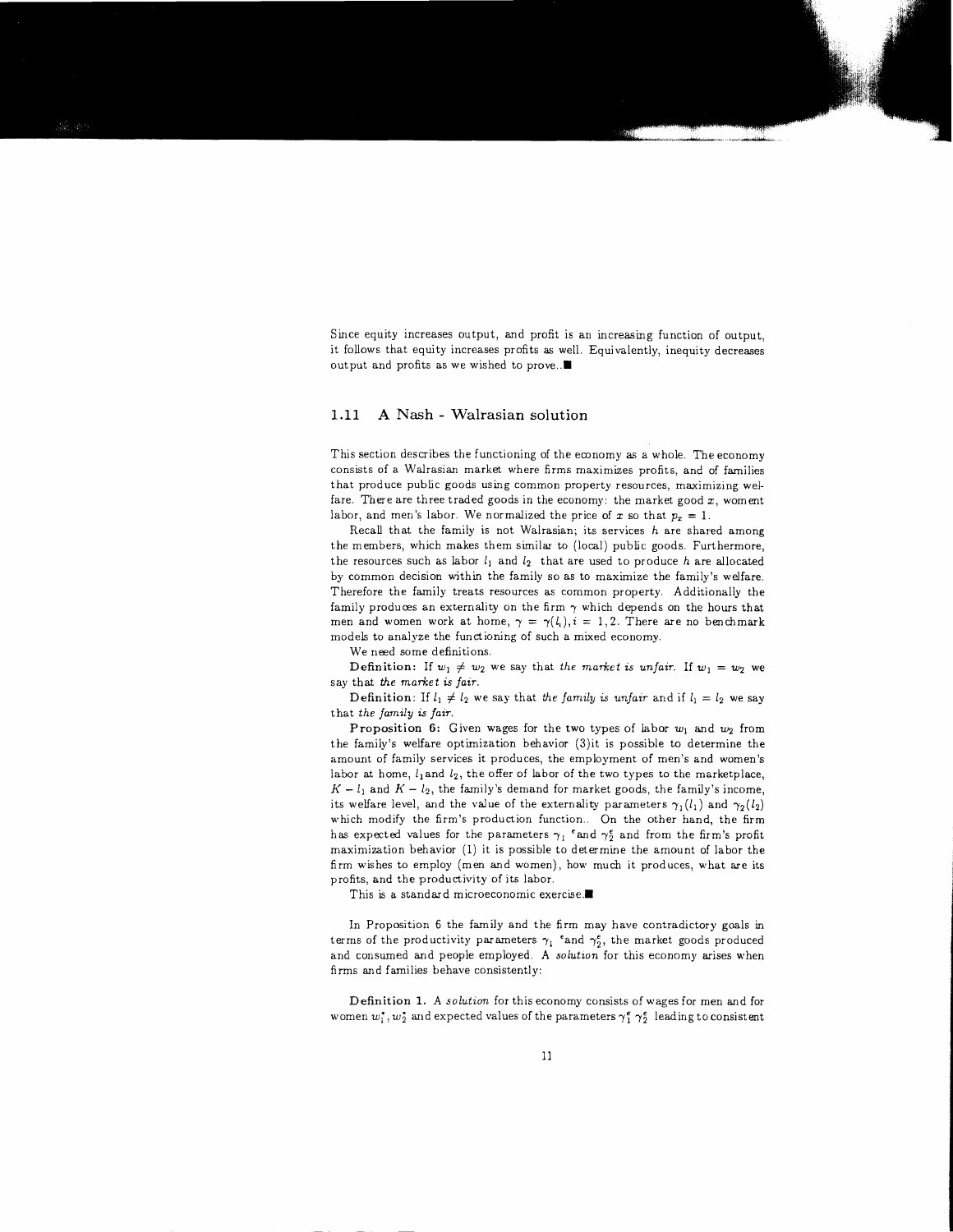behavior by the family and the firni. The levels of employment and consumption that derive from profit optimization by the firm and from welfare optimization by the family, ciear all three markets, and the value of the externality produced by the family on the firm equal the values expected by the firm.

In particular:

 $(0)$  Expectations are confirmed

$$
\gamma(l_1) = \gamma_1^e \quad \text{and } \gamma(l_2) = \gamma_2^e
$$

(1) Supply of men's labor equals demand for men's iabor by the firm

$$
L_1^D(w_1, w_2) = N \cdot \arg \max \Box(w_1, w_2) = L_1^S(w_1, w_2) = 15 - l_1(w_1, w_2) \tag{17}
$$

(2) Suppiy of female labor equals demand of women's iabor by the firm

$$
L_2^D(w_1, w_2) = N \cdot \arg \max \Box(w_1, w_2) = L_2^S(w_1, w_2) = 15 - l_2(w_1, w_2)
$$
 (18)

and

(3) Supply by the firm of  $x$  equals the family's demand for  $x$ ,

$$
x^{S}(w_{1}, w_{2}) = f(L_{1}^{D}(w_{1}, w_{2}), L_{2}^{D}(w_{1}, w_{2})) = x^{D}(w_{1}, w_{2}) = w_{1}L_{1} + w_{2}L_{2} + \Box
$$
\n(19)

The existence of a solution shows that the model as postulated is internally consislent.

Proposition 7: There exists a solution for this economy. Proof: In the Appendix.

### 1.12 The Market - Family Game

This section defines a game with two players, the market and the family. The market's objective is to maximize profits as defined in  $(1)$ . The family's objective is to maximize welfare as defined in  $(3)$ . The players choose their strategies to achieve their goals. The market's strategy is to set wages for men and for women,  $w_1$  and  $w_2$ , and expectations about their productivity  $\gamma_1^e$  and  $\gamma_2^e$  while the family's strategy is to allocate labor at home among men and women,  $l_1$  and  $l_2$ .

Definition. A Nash equilibrium is a set of strategies for the market and for the family  $(w_1^*,w_2^*,\gamma_1^e,\gamma_2^e,l_1^*,l_2^*)$  leading to a solution for the economy in which each player reacts optimally to the other's strategy, so neither has an incentive to deviate.

Proposition 8. At high levels of output: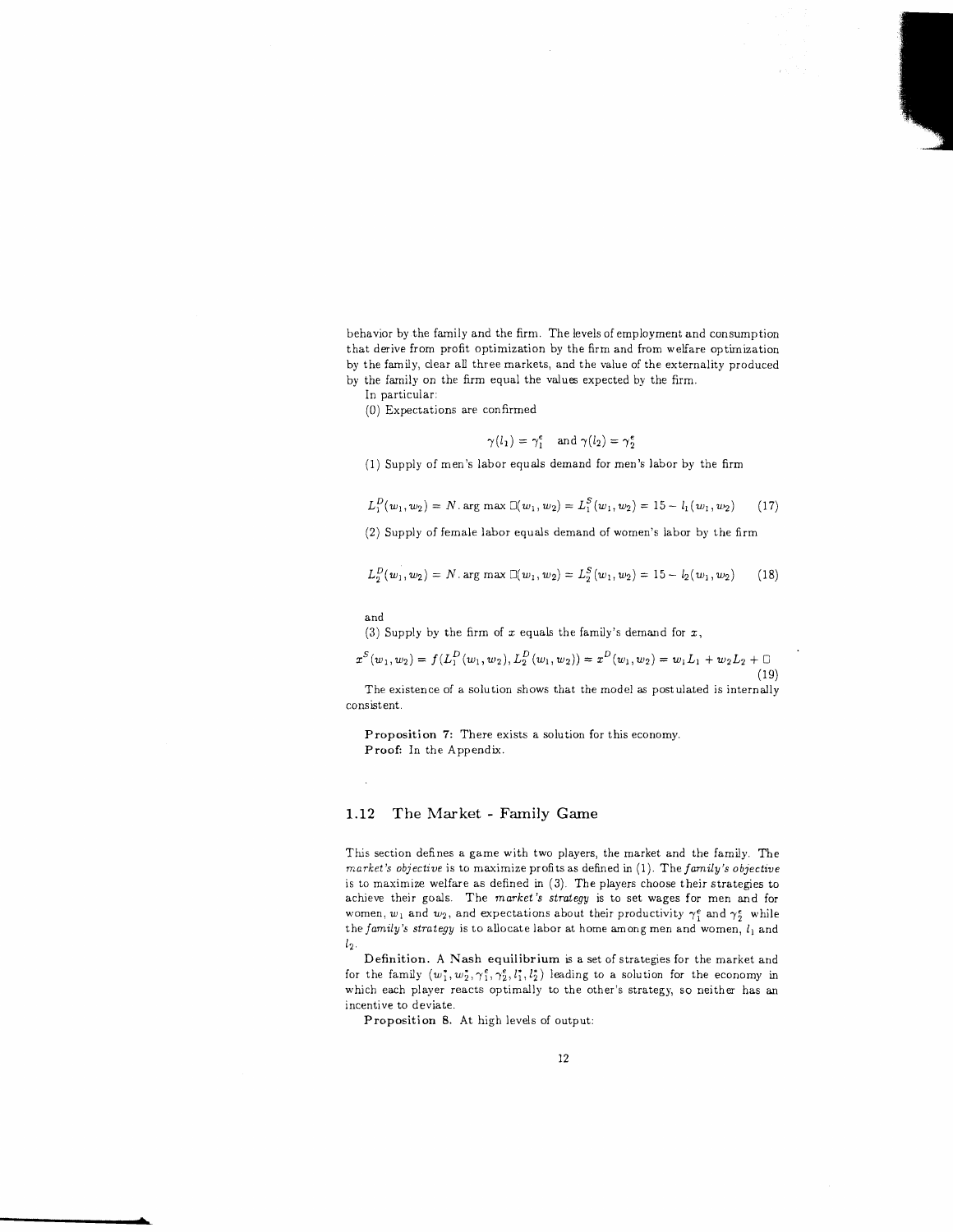1. A Nash equilibrium where women have lower salaries. The family reacts by allocating more house work to women. Conversely, at a Nash equilibrium where the family allocates more housework to women, women productivity is lower in the marketplace and they receive lower salaries than men. This Nash equilibrium is called  $unfair-unfair$ .

2. A Nash equilibrium where women have the same salaries as men. Women have the same productivity. The family reacts by sharing equally hosework between men and women. Conversely, at a Nash equilibrium where women and men share housework equaliy, their wages in the marketplace are the same as men's. This is a fotr-fair Nash equilibrium.

3. The unfair-unfair Nash equilibrium is Pareto inferior. The fair - fair Nash equilibrium is Pareto efficient, but it is riskier..

Proof: When women have the same salaries as men, both bring the family the same income for the same hours in the markeplace. By (13) their productivity is thesame at an optimum, and given the assumptions, it ismore productive for both men and women to work the same hours in the markeplace. At the same time, by Proposition 1 women work at home the same number of hours as men, since under the conditions, sharing work equally at home provides more family services for the same total amount of labor.

Reciprocally, when women and men share work equally at home, then it is optimal for the firm to pay both equally from  $(13)$ . The fair - fair pair of strategies just described is a Nash equilibrium of the market- family game because when following such a pair of strategies, each player is responding optimally to the others' move.

At a Nash equilibrium where women's salaries are inferior to men's, it is optimal for the family to choose an unfair distribution of household work by Proposition 2. Women work more at home, and their productivity at home is lower as shown in Proposition 2 and in Section 1.9, and so is their productivity at work by (13). This is an unfair-unfair Nash equilibrium, with both players responding optimally to each other. Nevertheless, it is a Pareto inferior solution.

The first fair-fair equilibrium is Pareto optimal. The following section illustrates u'hy the fair-fair equilibrium is riskier under the conditions. This complets the proof.  $\blacksquare$ 

#### 1.13 A matrix game

ż

The matrix below illustrates a game where the horizonal strategies represent the market's and the vertical represent the family's. The payoffs for the market and sub - indexed 1 and those for the family are sub indexed 2.

$$
\begin{pmatrix} w_1 \neq w_2 & w_1 = w_2 \\ l_1 \neq l_2 & (A_1, A_2) & (C_1, D_2) \\ l_1 = l_2 & (D_1, C_2) & (B_1, B_2) \end{pmatrix}
$$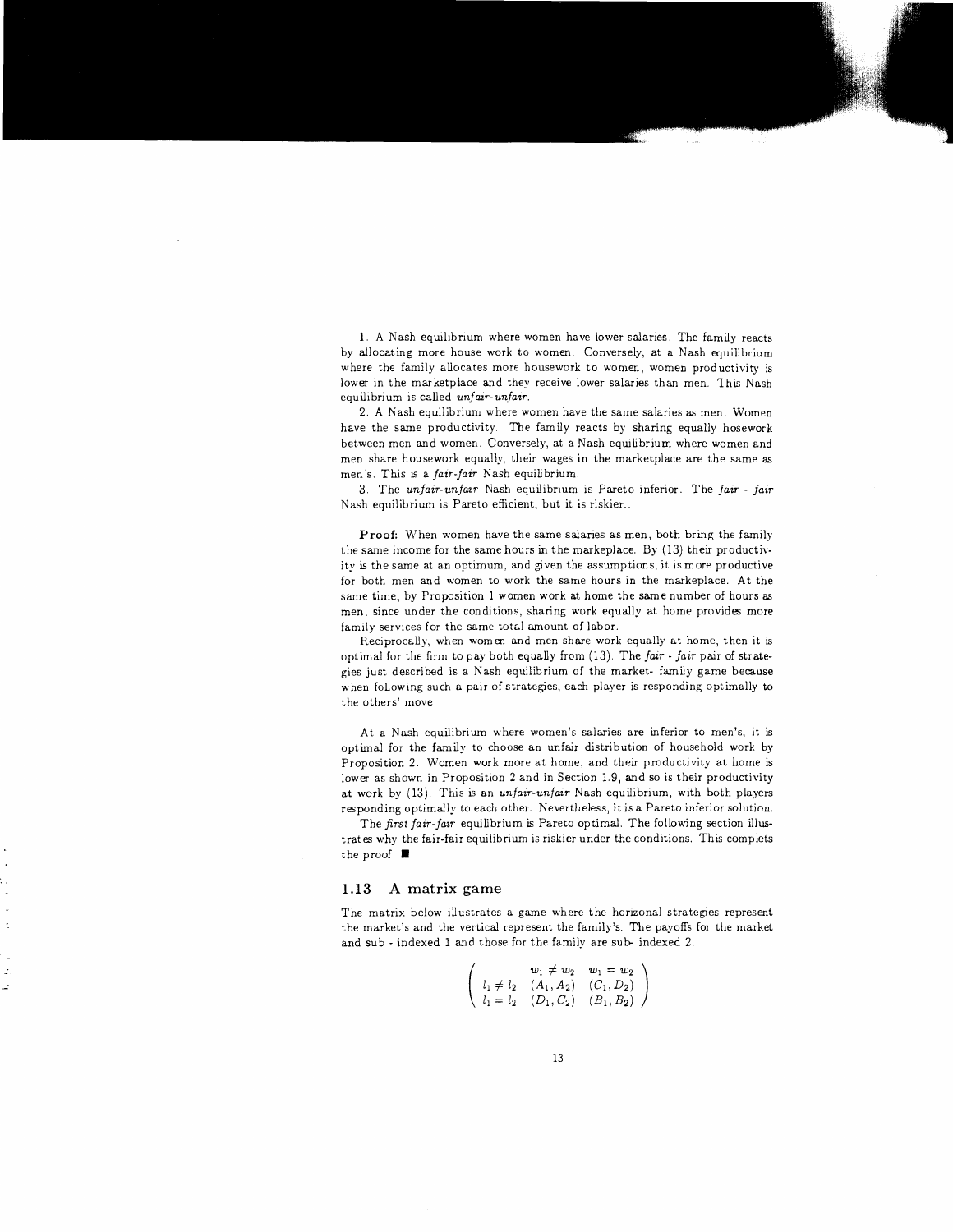In this matrix game, Proposition  $8$  can be summarized by the inequalities

$$
C_1 < A_1 < B_1
$$

and

$$
C_2 < A_2 < B_2
$$

when  $(A_1, A_2)$  is the outcome of the unfair-unfair Nash equilibrium,  $(B_1, B_2)$  is the outcome of the fair fair Nash equilibrium. The fair-fair Nash equilibrium is Pareto efficient because  $A_1 < B_1$  and  $A_2 < B_2$ .

The Pareto efficient Nash equilibrium is more risky, because  $C_1 < A_1$  so if the market plays  $fair$  but the family plays unfair the market will be worse off, this is Proposition 3. Conversely,  $C_2 < A_2$  implies that the family will be worse off if it playes fair while the market plays unfair, by Proposition 2.

# 1.14 The family - market game is similar to the Prisioner's dilemma.

The matrix presented above is similar to that of the 'prisioner's dilemma game' when in addition to the inequalities:

$$
C_1 < A_1 < B_1 < D_1
$$

and

$$
C_2 < A_2 < B_2 < D_2
$$

the two players are symmetrically situated, so that

$$
A_1 = A_2, B_1 = B_2, C_1 = C_2, D_1 = D_2
$$

A numerical example of the prisioner's dilernma is

 $\begin{pmatrix} 5,5 & 3,10 \end{pmatrix}$  $(10,3 \t9,9)$ 

while a numerical example of our situation need not be symmetrical - for example

$$
\left(\begin{array}{cc}5,6&3,10\\9,4&8,9\end{array}\right)
$$

where

 $A_1 = 5$  $B_1 = 8$  $C_1$  = 3  $D_1$  = 9  $A_2=6$  $B_2=9$  $C_2=4$  $D_2 = 10$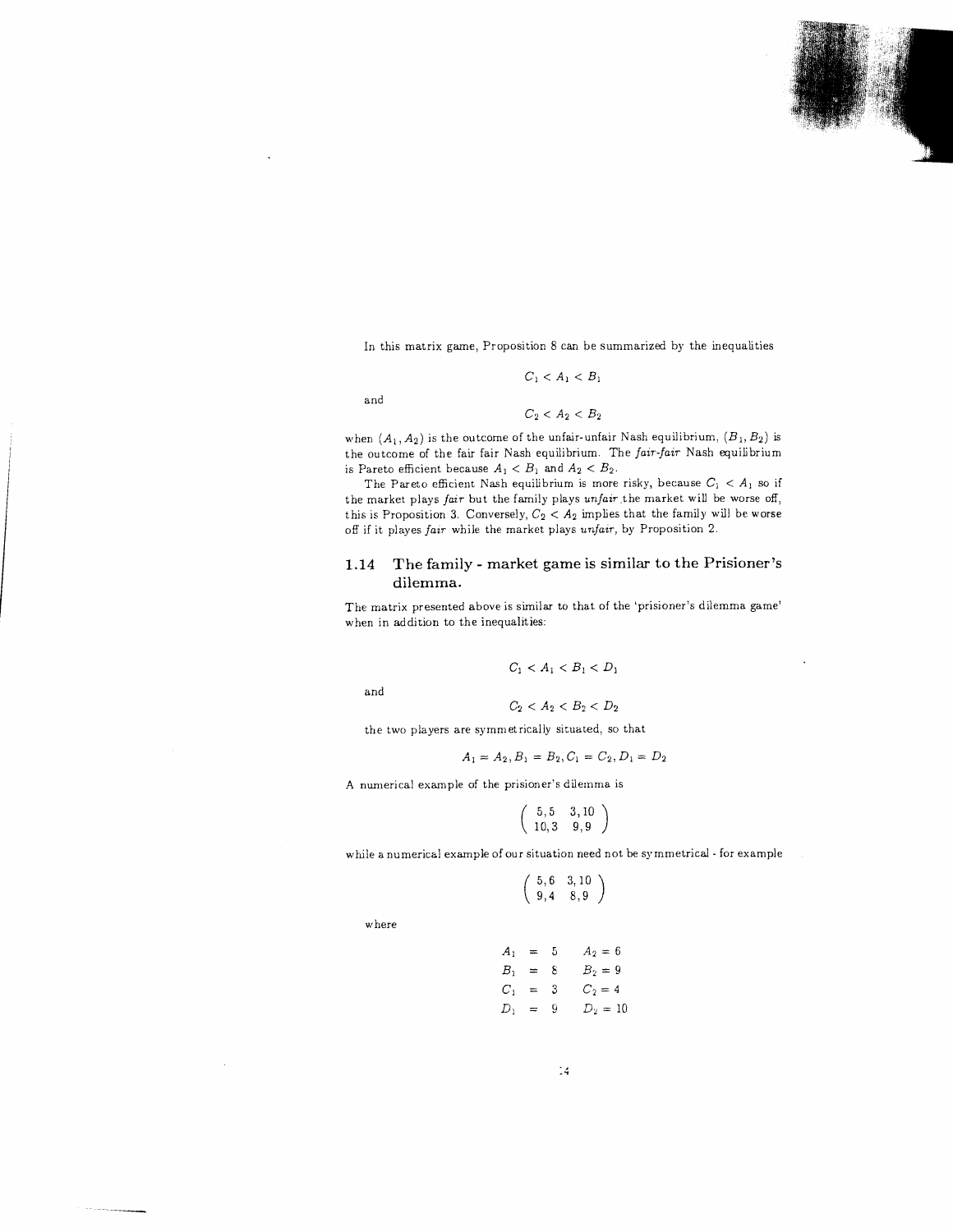### 1.15 Conclusions

The coupling of two distinct institutions - the market and the family - can lead to a disproportionate allocation of home responsibilities to women, and simuitaneously to the lowering of women's wages. We showed that there is a cooperative solution that is better for all, involving equity at home and in the workplace, but it seems riskier. The risks derive from missing contracts between the family and the marketplace. The family loses if it plays fair when the market doesn't, and vice versa. $([9]) ([10]) ([11])$ .

What social institutions can help resolve this problem? Waldfogel and others  $([22])$  have considered similar issues.

A prenuptial agreement that specifies women's and men's roles in the family could be a start. It should have penalty attached if the parties default from what was promised. Using such a Iegal agreement , women can present themselves at work as fully able to deliver so a fair employer is not misled about the nature of the labor it hires.

Similarly, strengthening equal pay provisions in the marketplace should sup port the execution of these prenuptial agreements. This requires enforcing the Equal Pay Act - and perhaps making this enforcement contingent on the availability of the prenuptial agreement just discussed. This way the firms would not risk being penalized for playing fair.

Other solutions to the prisioner's diiemma have been proposed over the years, most of them encourage cooperation among the players. Often this requires repeated games among the players, which is not realistic in the case of marriage  $([16])$ . In any case, any solution that encourages a cooperative outcome between the family and the market will benefit both. The moral of this article is that equity may appear to be riskier - and indeed, it may be- but it is after all the Pareto efficient aliocation. Room should be made for the missing contracts between the players - the market and the family - that take advantage of the existence of a win-win solution, making everyone better off.

#### 1.16 Appendix

#### Proof of existence of a solution in Proposition 7.

We show existence of a solution in a simple case; the most general case requires the use of a fixed point argument.. The simplest (non trivial) case is when  $\frac{w_1}{w_2} > M$  as defined in (14). Under the conditions, as we saw in proposition 2, w<sub>2</sub> women will do all the housework and men will only work in the marketplace. From (13) we obtain the total amount of hours that women work at home, denoted  $l_2$ , which as already discussed, produces an externality on the productivity of women at the firm. There is no externality in the case of men, since men do not work at home. Therefore the total amount of hours that men work at the firm is  $L_1$  and is determined from (13) and so is the marginal productivity  $\frac{dE}{dL_2}$ . Since we know the ratio of wages  $\frac{dE}{dL_2}$  from (13) we may now derive<br>the number of hours  $L_2$  that women work at the firm together with the value of the externality  $\gamma$ - the two values  $L_2$  and  $\gamma_2$  must satisfy the following two